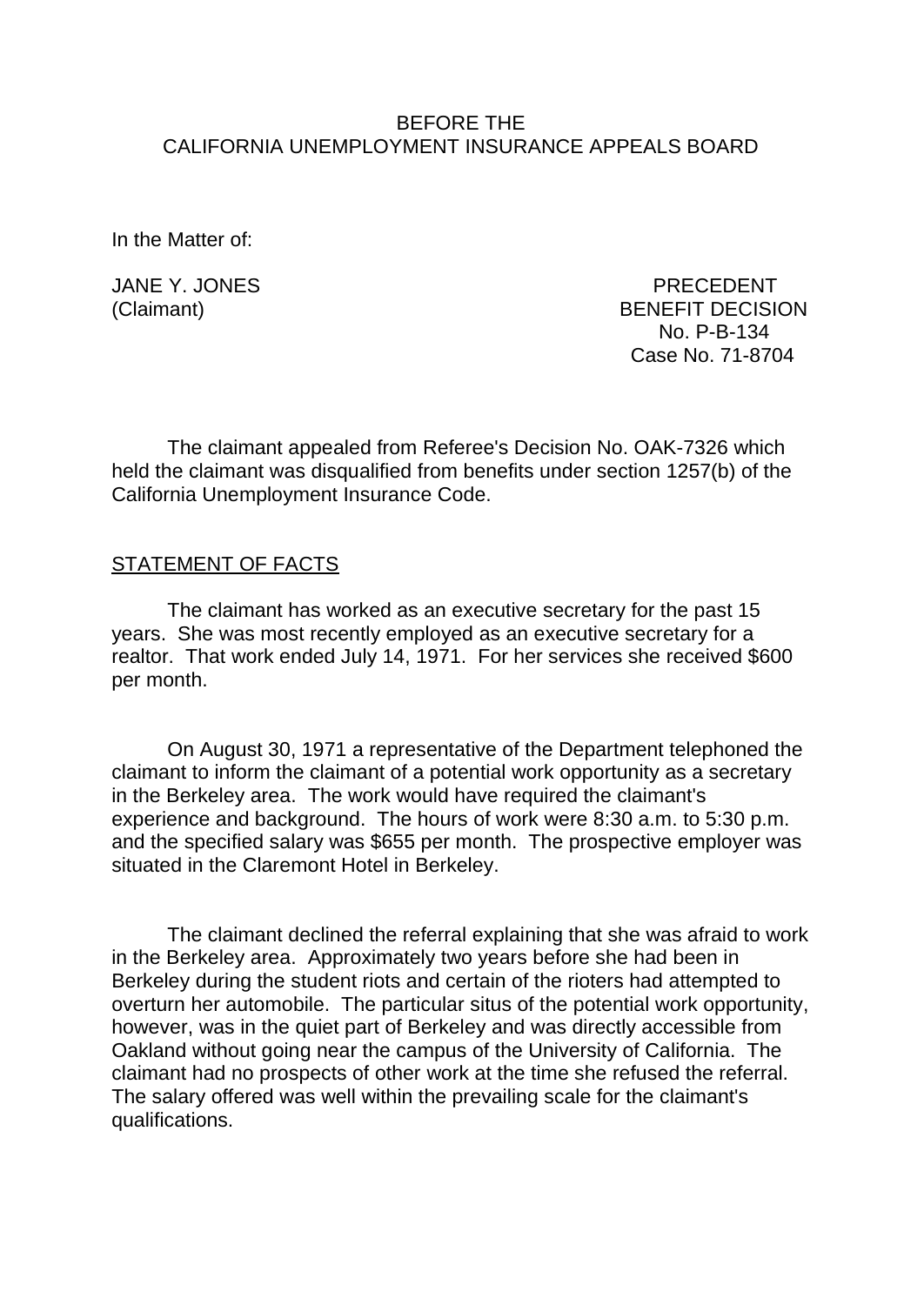### REASONS FOR DECISION

Section 1257(b) of the California Unemployment Insurance Code provides that a claimant shall be disqualified from benefits if he has without good cause failed to apply for suitable work when notified by a public employment office.

Suitable work is defined by section 1258 of the code in the following language:

"'Suitable employment' means work in the individual's usual occupation or for which he is reasonably fitted, regardless of whether or not it is subject to this division.

"In determining whether the work is work for which the individual is reasonably fitted, the director shall consider the degree of risk involved to his health, safety, and morals, his physical fitness and prior training, his experience and prior earnings, his length of unemployment and prospects for securing local work in his customary occupation, and the distance of the available work from his residence. Any work offered under such conditions is suitable if it gives to the individual wages at least equal to his weekly benefit amount for total unemployment."

The prospective work was within the claimant's prior experience and involved the customary hours of work. The offered salary was within the prevailing scale for the claimant's qualifications and was in excess of that paid her during her most recent employment. At the time of the referral the claimant had been unemployed for over six weeks and had no other prospects for securing employment. Accordingly, the work was in all respects suitable provided an undue risk to the claimant's health or safety was not posed.

A claimant who is in doubt as to the suitability of work to which he is referred should apply in person to the prospective employer and ascertain at firsthand whether the work is suitable.

The claimant in this case was notified of a job opening which was in all respects suitable to her. She did not apply for this work because she did not want to work in Berkeley as she had had an unpleasant experience in that